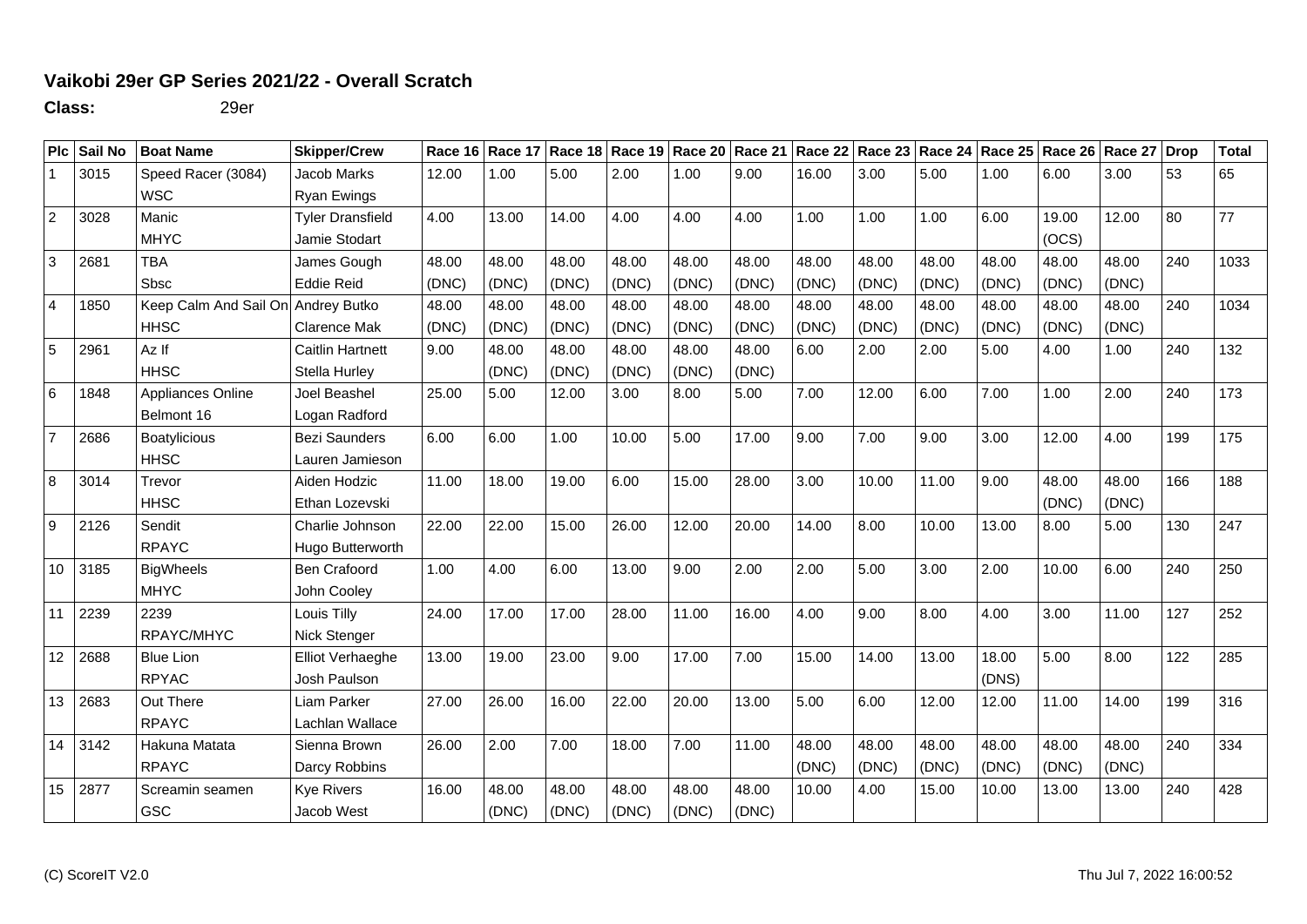## **Vaikobi 29er GP Series 2021/22 - Overall Scratch**

**Class:** 29er

|    | Plc Sail No  | <b>Boat Name</b> | <b>Skipper/Crew</b>  |       |       | Race 16   Race 17   Race 18   Race 19   Race 20   Race 21   Race 22   Race 23   Race 24   Race 25   Race 26   Race 27 |       |       |       |       |       |       |       |       |       | <b>Drop</b> | <b>Total</b> |
|----|--------------|------------------|----------------------|-------|-------|-----------------------------------------------------------------------------------------------------------------------|-------|-------|-------|-------|-------|-------|-------|-------|-------|-------------|--------------|
| 16 | 3188         | Sketchy          | Eva Attwood          | 3.00  | 9.00  | 8.00                                                                                                                  | 16.00 | 22.00 | 24.00 | 48.00 | 48.00 | 48.00 | 48.00 | 48.00 | 48.00 | 240         | 511          |
|    |              | <b>RPAYC</b>     | Belle Holdsworth (   |       |       |                                                                                                                       |       |       |       | (DNC) | (DNC) | (DNC) | (DNC) | (DNC) | (DNC) |             |              |
| 17 | $\vert 3017$ | Toms Tub         | Max Nearn            | 21.00 | 12.00 | 24.00                                                                                                                 | 21.00 | 13.00 | 18.00 | 48.00 | 48.00 | 48.00 | 48.00 | 48.00 | 48.00 | 240         | 530          |
|    |              | <b>WSC</b>       | (Tom Whitehead) D    |       |       |                                                                                                                       |       |       |       | (DNC) | (DNC) | (DNC) | (DNC) | (DNC) | (DNC) |             |              |
| 18 | 461          | FireX            | Daniel Leupen        | 29.00 | 30.00 | 30.00                                                                                                                 | 30.00 | 27.00 | 30.00 | 48.00 | 48.00 | 48.00 | 48.00 | 48.00 | 48.00 | 240         | 558          |
|    |              | <b>RPAYC</b>     | Harry Browne         |       |       |                                                                                                                       |       |       | (RET) | (DNC) | (DNC) | (DNC) | (DNC) | (DNC) | (DNC) |             |              |
| 19 | 3050         |                  | Angus Renton         | 48.00 | 10.00 | 2.00                                                                                                                  | 1.00  | 3.00  | 1.00  | 48.00 | 48.00 | 48.00 | 48.00 | 48.00 | 48.00 | 240         | 562          |
|    |              | <b>RPAYC</b>     | <b>Ellis Merrett</b> | (DNC) |       |                                                                                                                       |       |       |       | (DNC) | (DNC) | (DNC) | (DNC) | (DNC) | (DNC) |             |              |
| 20 | 2684         |                  | Angus Wheatley       | 2.00  | 3.00  | 3.00                                                                                                                  | 15.00 | 2.00  | 15.00 | 48.00 | 48.00 | 48.00 | 48.00 | 48.00 | 48.00 | 240         | 563          |
|    |              | Rqys             | Luke Rogers          |       |       |                                                                                                                       |       |       |       | (DNC) | (DNC) | (DNC) | (DNC) | (DNC) | (DNC) |             |              |
| 21 | 2680         | AmFast           | Orlando Springer     | 48.00 | 15.00 | 22.00                                                                                                                 | 20.00 | 24.00 | 22.00 | 48.00 | 48.00 | 48.00 | 48.00 | 14.00 | 15.00 | 240         | 565          |
|    |              | <b>RPAYC</b>     | Will Troop           | (DNC) |       |                                                                                                                       |       |       |       | (DNC) | (DNC) | (DNC) | (DNC) |       |       |             |              |
| 22 | 3029         |                  | Seisia Mair          | 7.00  | 14.00 | 4.00                                                                                                                  | 5.00  | 16.00 | 6.00  | 48.00 | 48.00 | 48.00 | 48.00 | 48.00 | 48.00 | 240         | 573          |
|    |              | <b>RQYS</b>      | Joe Folley           |       |       |                                                                                                                       |       |       |       | (DNC) | (DNC) | (DNC) | (DNC) | (DNC) | (DNC) |             |              |
| 23 | 3186         |                  | Keizo Tomishima      | 20.00 | 11.00 | 18.00                                                                                                                 | 12.00 | 6.00  | 3.00  | 48.00 | 48.00 | 48.00 | 48.00 | 48.00 | 48.00 | 240         | 598          |
|    |              | <b>WSC</b>       | Connor Warner        |       |       |                                                                                                                       |       |       |       | (DNC) | (DNC) | (DNC) | (DNC) | (DNC) | (DNC) |             |              |
| 24 | 3082         | 3082             | Jacqui Vanzella      | 10.00 | 8.00  | 26.00                                                                                                                 | 24.00 | 14.00 | 8.00  | 48.00 | 48.00 | 48.00 | 48.00 | 48.00 | 48.00 | 240         | 599          |
|    |              | <b>HHSC</b>      | Cindy Li             |       |       |                                                                                                                       |       |       |       | (DNC) | (DNC) | (DNC) | (DNC) | (DNC) | (DNC) |             |              |
| 25 | 2960         |                  | Sara Bruce           | 8.00  | 48.00 | 48.00                                                                                                                 | 48.00 | 48.00 | 48.00 | 8.00  | 13.00 | 4.00  | 8.00  | 2.00  | 9.00  | 240         | 604          |
|    |              | <b>RPAYC</b>     | Hannah McCutcheon    |       | (DNC) | (DNC)                                                                                                                 | (DNC) | (DNC) | (DNC) |       |       |       |       |       |       |             |              |
| 26 | 2868         | Double Trouble   | Piper Attwood        | 17.00 | 24.00 | 10.00                                                                                                                 | 27.00 | 23.00 | 48.00 | 11.00 | 15.00 | 14.00 | 14.00 | 9.00  | 7.00  | 240         | 608          |
|    |              | <b>RPAYC</b>     | Annabelle Sampson    |       |       |                                                                                                                       |       |       | (DNC) |       |       |       |       |       |       |             |              |
| 27 | 2061         |                  | Owen Gillmeister     | 30.00 | 20.00 | 9.00                                                                                                                  | 25.00 | 21.00 | 25.00 | 13.00 | 17.00 | 16.00 | 15.00 | 48.00 | 48.00 | 240         | 684          |
|    |              | <b>BYRA</b>      | Orlando Sadlik       |       |       |                                                                                                                       |       |       |       |       |       |       |       | (DNC) | (DNC) |             |              |
| 28 | 2068         | Foamfast         | Hannah Kernohan      | 48.00 | 16.00 | 21.00                                                                                                                 | 17.00 | 19.00 | 21.00 | 48.00 | 48.00 | 48.00 | 48.00 | 48.00 | 48.00 | 240         | 696          |
|    |              | <b>HHSC</b>      | Ciara Bartels        | (DNC) |       |                                                                                                                       |       |       |       | (DNC) | (DNC) | (DNC) | (DNC) | (DNC) | (DNC) |             |              |
| 29 | 2867         |                  | Thomas Whitmore      | 23.00 | 31.00 | 11.00                                                                                                                 | 11.00 | 48.00 | 12.00 | 48.00 | 48.00 | 48.00 | 48.00 | 48.00 | 48.00 | 240         | 697          |
|    |              | Rqys             | Matthew Sloman       |       |       |                                                                                                                       |       | (DNC) |       | (DNC) | (DNC) | (DNC) | (DNC) | (DNC) | (DNC) |             |              |
| 30 | 2240         | Notorious        | Olivia Williams      | 5.00  | 48.00 | 48.00                                                                                                                 | 48.00 | 48.00 | 48.00 | 12.00 | 11.00 | 7.00  | 11.00 | 48.00 | 48.00 | 240         | 699          |
|    |              | <b>RPAYC</b>     | Sabine Westley       |       | (DNC) | (DNC)                                                                                                                 | (DNC) | (DNC) | (DNC) |       |       |       |       | (DNC) | (DNC) |             |              |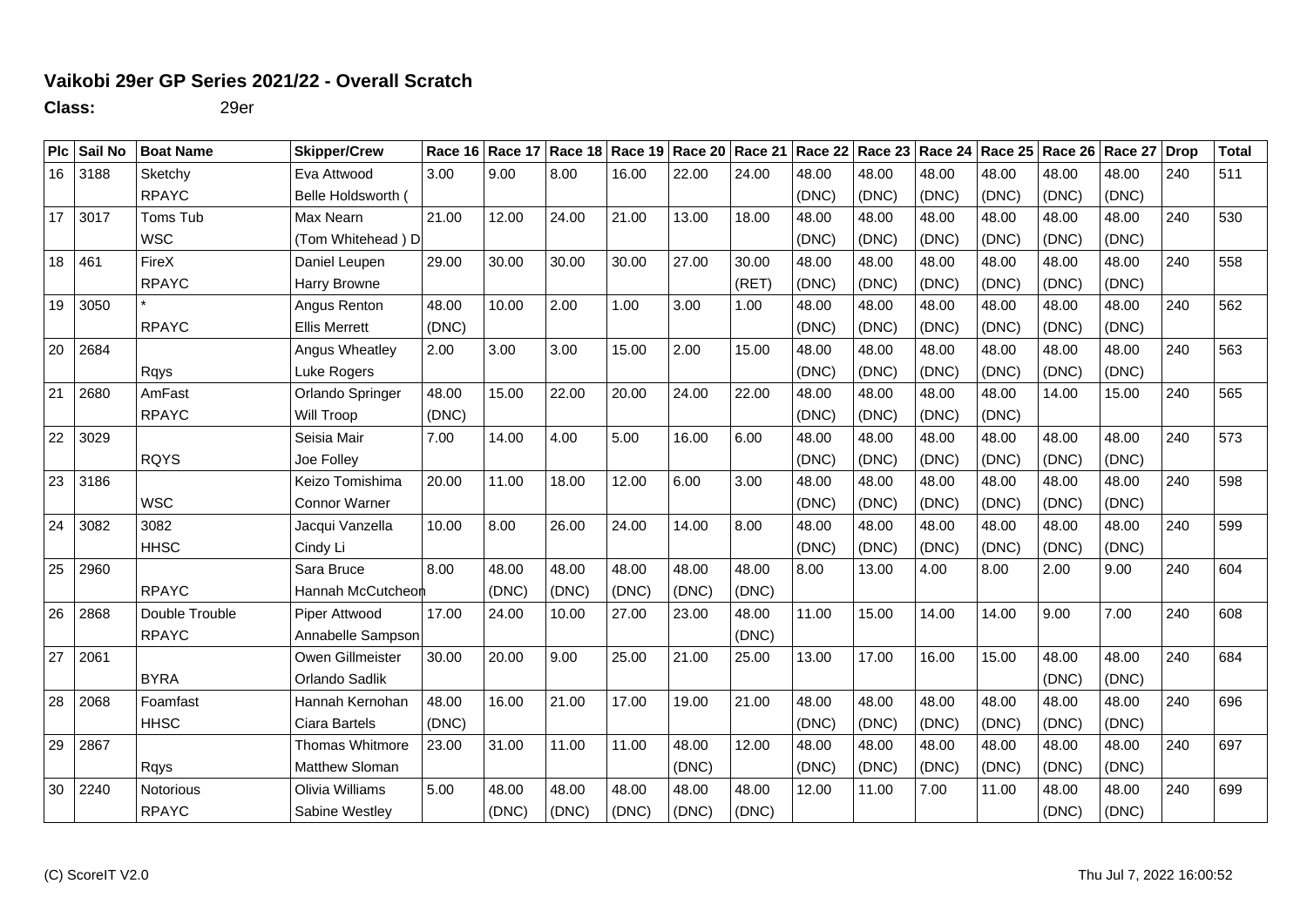## **Vaikobi 29er GP Series 2021/22 - Overall Scratch**

**Class:** 29er

| Plc | Sail No      | <b>Boat Name</b>         | <b>Skipper/Crew</b>      | Race 16 Race 17 |       | Race 18 | Race 19 | Race 20 | Race 21 | Race 22 | Race 23 | Race 24   Race 25   Race 26 |       |       | Race 27 | <b>Drop</b> | <b>Total</b> |
|-----|--------------|--------------------------|--------------------------|-----------------|-------|---------|---------|---------|---------|---------|---------|-----------------------------|-------|-------|---------|-------------|--------------|
| 31  | 1849         | Phyllis                  | Healy Ryan               | 14.00           | 48.00 | 48.00   | 48.00   | 48.00   | 48.00   | 48.00   | 48.00   | 48.00                       | 48.00 | 19.00 | 48.00   | 240         | 705          |
|     |              | <b>HHSC</b>              | Lachie Pryer             |                 | (DNC) | (DNC)   | (DNC)   | (DNC)   | (DNC)   | (DNC)   | (DNC)   | (DNC)                       | (DNC) | (DNF) | (DNC)   |             |              |
| 32  | 2238         | <b>Clewless</b>          | Harry Ashton             | 28.00           | 48.00 | 48.00   | 48.00   | 48.00   | 48.00   | 48.00   | 48.00   | 48.00                       | 48.00 | 48.00 | 48.00   | 240         | 709          |
|     |              | <b>HHSC</b>              | Nathan Byrne             |                 | (DNC) | (DNC)   | (DNC)   | (DNC)   | (DNC)   | (DNC)   | (DNC)   | (DNC)                       | (DNC) | (DNC) | (DNC)   |             |              |
| 33  | 2463         | <b>Big Rig</b>           | Sophie Hart              | 48.00           | 48.00 | 48.00   | 48.00   | 48.00   | 48.00   | 48.00   | 48.00   | 48.00                       | 48.00 | 48.00 | 48.00   | 240         | 732          |
|     |              | <b>MHYC</b>              | <b>Bella Divola</b>      | (DNC)           | (DNC) | (DNC)   | (DNC)   | (DNC)   | (DNC)   | (DNC)   | (DNC)   | (DNC)                       | (DNC) | (DNC) | (DNC)   |             |              |
| 34  | 2211         |                          | Spencer Oxnam            | 19.00           | 23.00 | 25.00   | 8.00    | 25.00   | 19.00   | 48.00   | 48.00   | 48.00                       | 48.00 | 48.00 | 48.00   | 240         | 736          |
|     |              | <b>HHSC</b>              | <b>Clarence Mak</b>      |                 |       |         |         |         |         | (DNC)   | (DNC)   | (DNC)                       | (DNC) | (DNC) | (DNC)   |             |              |
| 35  | 2237         | 2237                     | <b>Julien Williamson</b> | 48.00           | 48.00 | 48.00   | 48.00   | 48.00   | 48.00   | 17.00   | 16.00   | 17.00                       | 16.00 | 7.00  | 10.00   | 240         | 773          |
|     |              | <b>MHYC</b>              | Harry Gill               | (DNC)           | (DNC) | (DNC)   | (DNC)   | (DNC)   | (DNC)   |         |         |                             |       |       |         |             |              |
| 36  | 2614         |                          | Albie Brown              | 18.00           | 21.00 | 28.00   | 19.00   | 28.00   | 23.00   | 48.00   | 48.00   | 48.00                       | 48.00 | 48.00 | 48.00   | 240         | 786          |
|     |              | <b>RPAYC</b>             | <b>Walter Tuite</b>      |                 |       |         |         |         |         | (DNC)   | (DNC)   | (DNC)                       | (DNC) | (DNC) | (DNC)   |             |              |
| 37  | 3138         | <b>Bust Up</b>           | <b>Thomas Quinlan</b>    | 48.00           | 7.00  | 20.00   | 7.00    | 48.00   | 48.00   | 48.00   | 48.00   | 48.00                       | 48.00 | 48.00 | 48.00   | 240         | 787          |
|     |              | <b>HHSC</b>              | Benjamin Harringto       | (DNC)           |       |         |         | (DNC)   | (DNC)   | (DNC)   | (DNC)   | (DNC)                       | (DNC) | (DNC) | (DNC)   |             |              |
| 38  | 2987         |                          | Sophie Aitken            | 31.00           | 29.00 | 27.00   | 29.00   | 29.00   | 27.00   | 48.00   | 48.00   | 48.00                       | 48.00 | 48.00 | 48.00   | 240         | 838          |
|     |              | <b>BYRA/RPAYC</b>        | Rose Cookson             |                 |       |         |         |         |         | (DNC)   | (DNC)   | (DNC)                       | (DNC) | (DNC) | (DNC)   |             |              |
| 39  | 2483         | <b>Duchess</b>           | Sam Stodart              | 48.00           | 28.00 | 32.00   | 23.00   | 18.00   | 10.00   | 48.00   | 48.00   | 48.00                       | 48.00 | 48.00 | 48.00   | 240         | 860          |
|     |              | MHYC/M16SSC              | <b>Eddie Coates</b>      | (DNC)           |       | (RET)   |         |         |         | (DNC)   | (DNC)   | (DNC)                       | (DNC) | (DNC) | (DNC)   |             |              |
| 40  | 2498         |                          | Charlie McKechnie        | 48.00           | 25.00 | 13.00   | 14.00   | 10.00   | 14.00   | 48.00   | 48.00   | 48.00                       | 48.00 | 48.00 | 48.00   | 240         | 878          |
|     |              | <b>WSC</b>               | Sam Carroll              | (DNC)           |       |         |         |         |         | (DNC)   | (DNC)   | (DNC)                       | (DNC) | (DNC) | (DNC)   |             |              |
| 41  | 2683 (NA)TBA |                          | Cooper B                 | 48.00           | 48.00 | 48.00   | 48.00   | 48.00   | 48.00   | 48.00   | 48.00   | 48.00                       | 48.00 | 48.00 | 48.00   | 240         | 880          |
|     |              | Rpayc                    | Osverity                 | (DNC)           | (DNC) | (DNC)   | (DNC)   | (DNC)   | (DNC)   | (DNC)   | (DNC)   | (DNC)                       | (DNC) | (DNC) | (DNC)   |             |              |
| 42  | 1527         |                          | Aimee Gallaway           | 15.00           | 48.00 | 48.00   | 48.00   | 48.00   | 48.00   | 48.00   | 48.00   | 48.00                       | 48.00 | 19.00 | 48.00   | 240         | 884          |
|     |              | <b>BELMONT 16S/MANLY</b> | 16 Fa Dawson             |                 | (DNC) | (DNC)   | (DNC)   | (DNC)   | (DNC)   | (DNC)   | (DNC)   | (DNC)                       | (DNC) | (DNF) | (DNC)   |             |              |
| 43  | 234          |                          | Craig Wright             | 32.00           | 48.00 | 48.00   | 48.00   | 48.00   | 48.00   | 48.00   | 48.00   | 48.00                       | 48.00 | 48.00 | 48.00   | 240         | 916          |
|     |              | <b>TASC</b>              | Rohan Perceval           |                 | (DNC) | (DNC)   | (DNC)   | (DNC)   | (DNC)   | (DNC)   | (DNC)   | (DNC)                       | (DNC) | (DNC) | (DNC)   |             |              |
| 44  | 556          |                          | <b>Griffin Suters</b>    | 33.00           | 48.00 | 48.00   | 48.00   | 48.00   | 48.00   | 48.00   | 48.00   | 48.00                       | 48.00 | 48.00 | 48.00   | 240         | 920          |
|     |              | <b>TASC</b>              | Eliza Kirby              |                 | (DNC) | (DNC)   | (DNC)   | (DNC)   | (DNC)   | (DNC)   | (DNC)   | (DNC)                       | (DNC) | (DNC) | (DNC)   |             |              |
| 45  | 1696         |                          | <b>Christian Spencer</b> | 34.00           | 48.00 | 48.00   | 48.00   | 48.00   | 48.00   | 48.00   | 48.00   | 48.00                       | 48.00 | 19.00 | 48.00   | 240         | 930          |
|     |              | <b>BELMONT 16S/NCYC</b>  | Sebastian Spencer        |                 | (DNC) | (DNC)   | (DNC)   | (DNC)   | (DNC)   | (DNC)   | (DNC)   | (DNC)                       | (DNC) | (DNF) | (DNC)   |             |              |